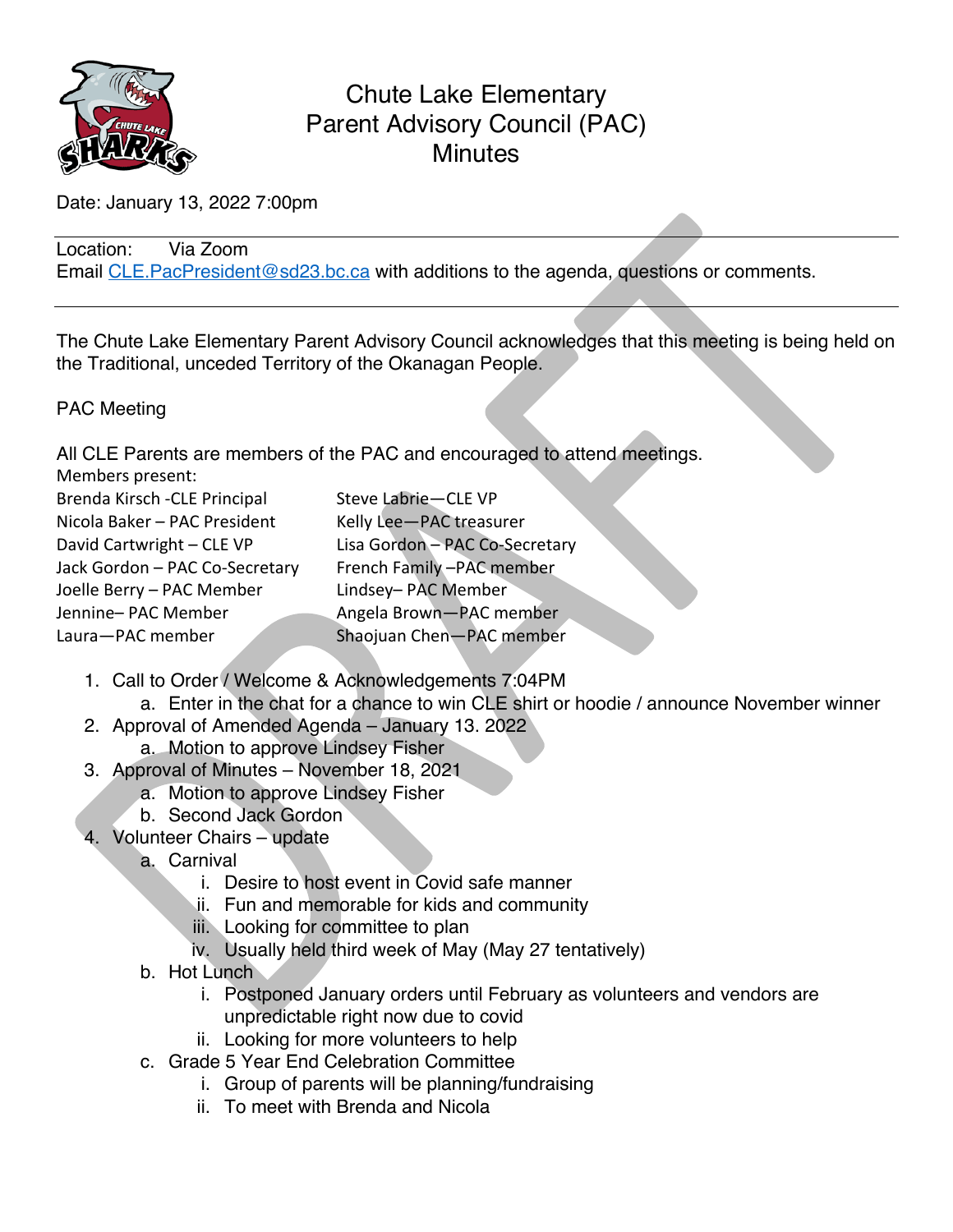- 5. **Need for volunteer coordinator** (responsibilities: generate a list of parent volunteers, help fill volunteer needs for hot lunch and other events, managing volunteers at CLE Carnival)
	- a. Dave is working on finding someone to fill this role
- 6. Upcoming Fundraisers

## **a. Purdys Easter**

- i. Easy fundraiser
- ii. March 29 close
- iii. April 5-11 delivery

## **b. Westcoast Seeds**

- i. Another hands off fundraiser 40% back to school
- ii. Feb 15 open
- iii. March 4 close
- 7. Upcoming Parent Events
	- **a. Digital Learners – February 1(elementary) & 3 (middle and high school)**
		- i. How to get the most out of digital engagement
		- ii. Positive course
	- b. **Anti-bullying** January 18 (BCTF, limited space 30 spaces available)
	- c. **BCCPAC: Understanding PACs from A-Z and Why they are Important for Families**  (February 10)
		- i. May need to reschedule our PAC meeting if there's a lot of interest
	- d. **Saleema Noon** Must reply to COPAC by January 14
		- i. Discounted rate if enough schools sign up
		- ii. Online course for parents and children (sexual health education)
		- iii. 30 days access to videos
		- iv. Motioned to sign up for Saleema Noon Online Course by Dave
			- 1. Second by Jack
			- 2. Approved
		- v. Will need to update budget
- 8. CLE Admin Update Principal Brenda Kirsch
	- a. Kids happy to be back
	- b. Holding pattern due to covid
		- i. Hoping to keep schools open
		- ii. Fun and safe learning environment
	- c. MDI testing
		- i. Indicator of children's wellness (survey, optional)
		- ii. Nutrition
		- iii. Physical activity
		- iv. Gives understanding of what's working well for kids and what needs to be improved
	- d. Still running field trips
		- i. Trying to keep things normal for the kids
	- e. Meetings have all gone to Zoom
	- f. If spike in illness there is contingency plan in place
	- g. Harmony Day February 16
		- i. Treating people with fairness and kindness
		- ii. Talk about kindness with kids regularly, not just this day
		- iii. Everyone wears bright colours, gather in gym, skits, videos, singing, dancing, celebrating diversity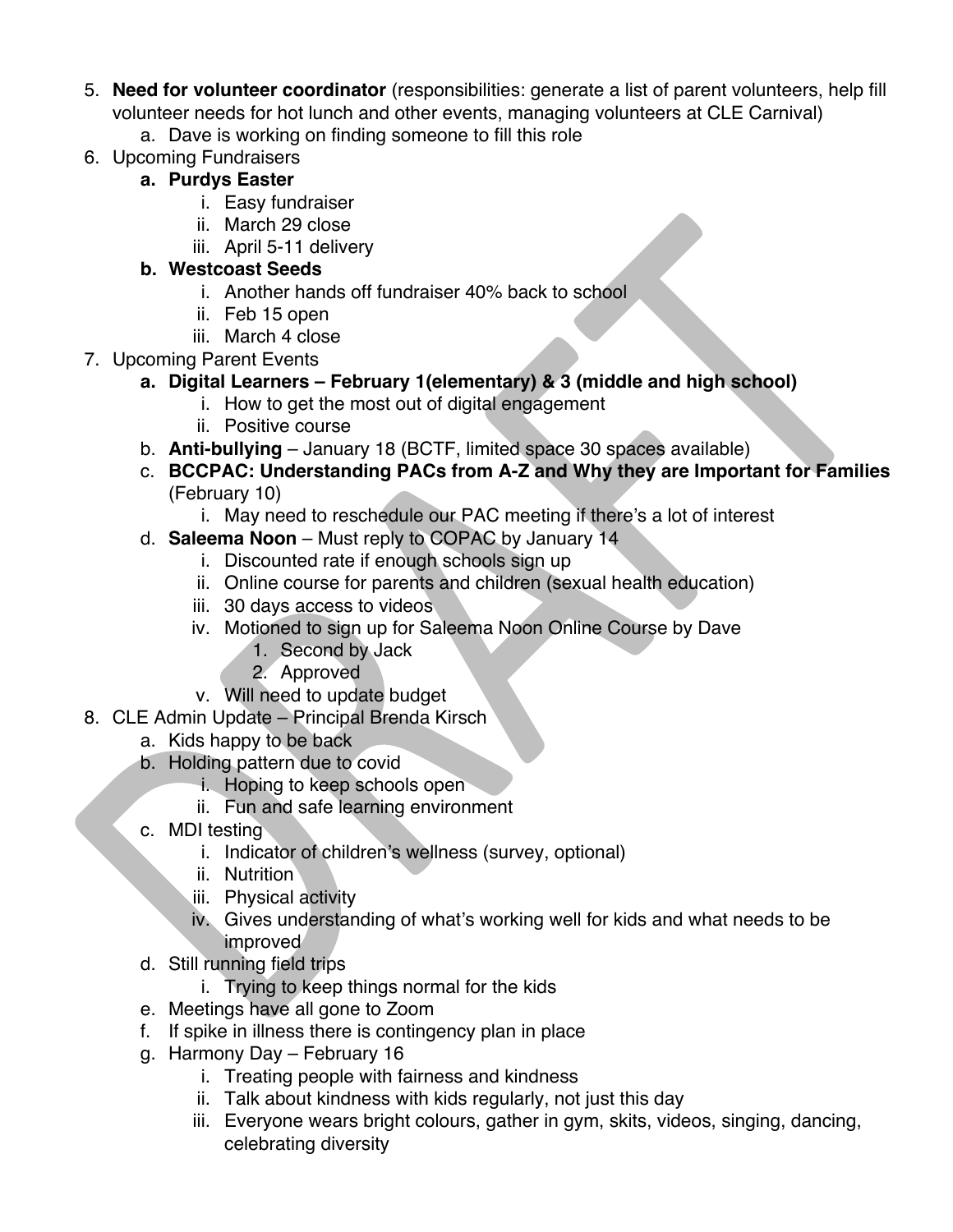- iv. Will need to be done differently this year, but still fun!
- h. Pink Shirt Day February 23
- i. Report Cards end of January
- j. Parent teacher conferences in March
	- i. Will likely be via Zoom
- k. Staff expressed a lot of appreciation for generous gifts at Christmas
- l. Outdoor classroom
	- i. Applied for grant and got it! \$2000
	- ii. Planning will extend into next year
	- iii. Must be approved by school board
	- iv. Boulders for more seating
		- 1. Parent group can obtain rocks and place them ourselves
		- 2. Hoping to get donation from local developer or company
- m. Parent question about planning and looking forward to things
	- i. School will be planning things that are realistic and we can do
	- ii. Pancake breakfast was different this year but the kids loved it
	- iii. Ie Break the rules day, grade 5 celebration, science programs, ski program
		- 1. Morale booster, keeps kids and staff excited
		- 2. Some things need to be altered to meet covid protocol
		- 3. Don't want to plan something big and lavish and have to cancel it as that's very disappointing to kids
		- 4. Lots of micro events happening that are keeping the kids engaged
- n. Carnival
	- i. Variety of covid safe activities
		- 1. Retro game ideas that are inexpensive and kids can be spaced out
	- ii. Slideshow on big screen?
- o. Parent question: What can parents do or bring from outside to help staff?
	- i. Positive emails about staff member
	- ii. Mask, coffee/treats huge morale booster
- p. Vitacore is going to donate masks to schools across province
- q. Staff appreciates the positive messaging on PAC website and social media i. Morale boosting
- r. All about me sheets from the teachers were really helpful with group gifts for teachers
- 9. ~Community Discussions Questions & Comments from CLE parents and caregivers.
	- a. Parents are being kept in the dark but this is due to Interior Health (IH), not the staff/school
	- b. Guidelines for student/staff attendance
	- c. Elementary schools prioritized for TOC's as older kids could be sent home but elementary age kids need supervision
	- d. Big change with mask wearing for kids, being more compliant than before break
		- i. Lots of handwashing
		- ii. It's becoming their new normal
		- iii. Positive happy interactions
	- e. PAC exec is available for support if parents ever need anything. Feel free to contact us with questions or concerns
	- f. Helpful for the school to know what's going on with covid.
		- i. Let your friends know that it's helpful to notify school if students have covid